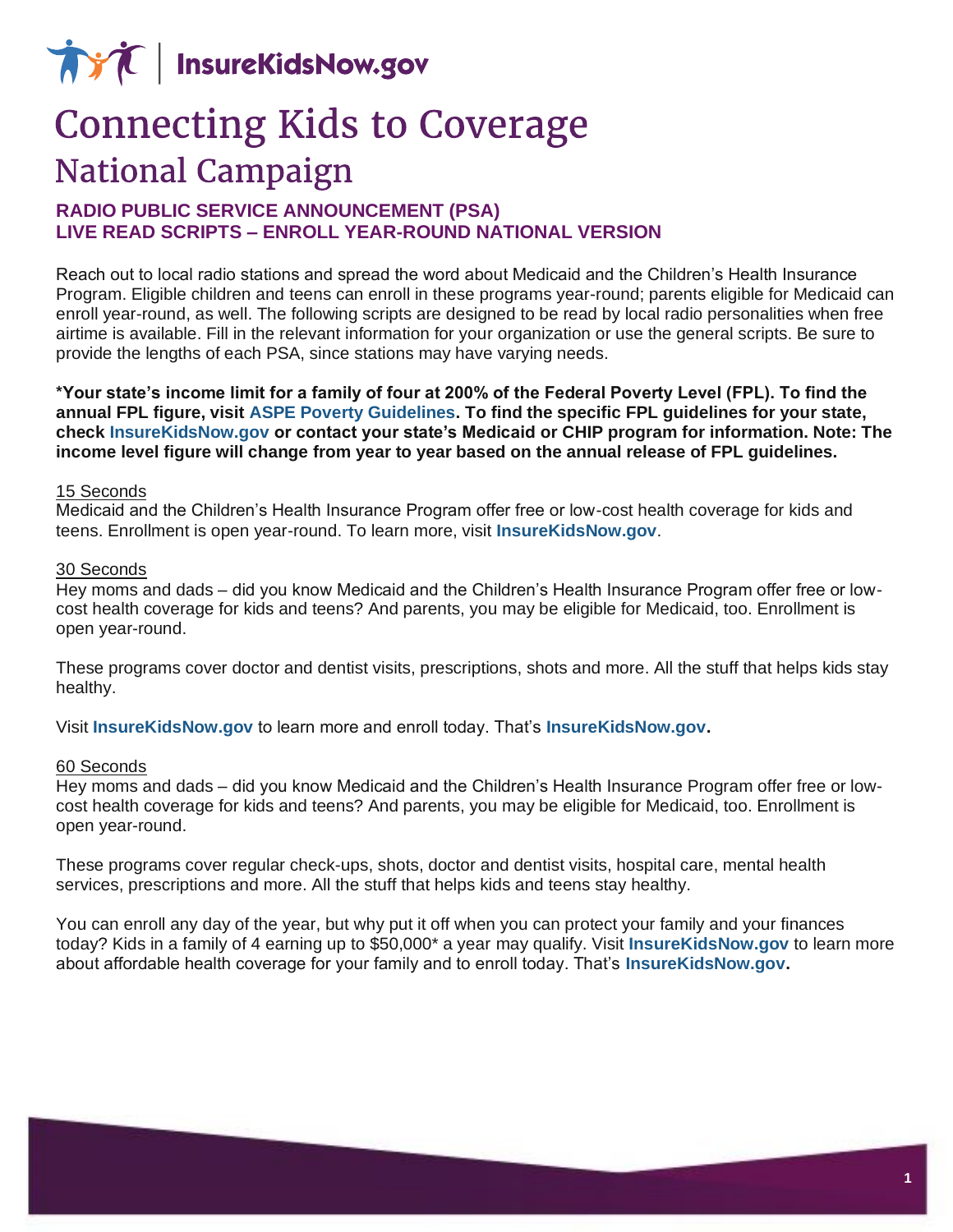# **RADIO PUBLIC SERVICE ANNOUNCEMENT (PSA) LIVE READ SCRIPTS – GENERAL FOR ORGANIZATIONS TO LOCALIZE**

## 15 Seconds

Medicaid and CHIP **[OR STATE MEDICAID/CHIP PROGRAM]** offer free or low-cost health coverage for kids and teens. Enrollment is open year-round. To learn more, visit **[InsureKidsNow.gov](https://www.insurekidsnow.gov/)** or call **1-877-KIDS-NOW** [OR LOCAL URL/LOCAL NUMBER].

## 30 Seconds

Hey moms and dads – did you know Medicaid and CHIP **[OR STATE MEDICAID/CHIP PROGRAM]** offer free or low-cost health coverage for kids and teens? And parents, you may be eligible for Medicaid, too. Enrollment is open year-round.

These programs cover doctor and dentist visits, prescriptions, shots and more. All the stuff that helps kids stay healthy.

Visit **[InsureKidsNow.gov](https://www.insurekidsnow.gov/)** or call [OR LOCAL URL/LOCAL NUMBER] to learn more or to enroll today or call **1- 877-KIDS-NOW** [OR LOCAL URL/LOCAL NUMBER].

## 60 Seconds

Hey moms and dads – did you know Medicaid and CHIP **[OR STATE MEDICAID/CHIP PROGRAM]** offer free or low-cost health coverage for kids and teens? And parents, you may be eligible for Medicaid, too. Enrollment is open year-round.

These programs cover regular check-ups, shots, doctor and dentist visits, hospital care, mental health services, prescriptions and more. All the stuff that helps kids and teens stay healthy.

You can enroll any day of the year, but why put it off when you can protect your family and your finances today? Kids in a family of 4 earning up to [\$XX,XXX\*] a year or more may qualify. Visit **[InsureKidsNow.gov](https://www.insurekidsnow.gov/)** or call **1-877-KIDS-NOW** [OR LOCAL URL/LOCAL NUMBER] to learn more about affordable health coverage for your family and to enroll. That's **[InsureKidsNow.gov](https://www.insurekidsnow.gov/)** or call [OR LOCAL NUMBER].